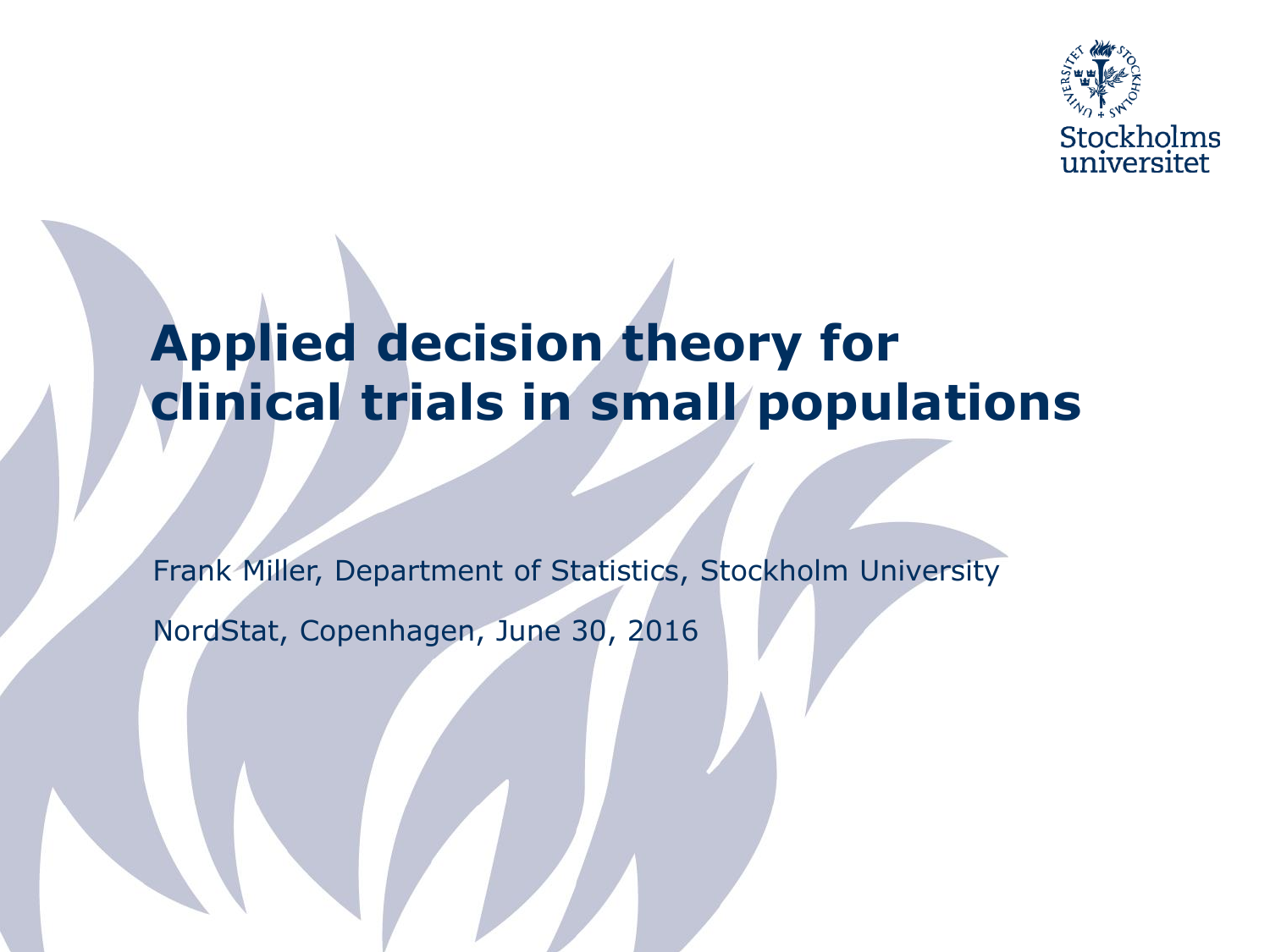## **Joint work**





- This talk is based on joint work together with **Simon Day, Siew Wan Hee, Jason Madan, Martin Posch, Nigel Stallard, Mårten Vågerö** and **Sarah Zohar** for the **InSPiRe** project.
- I thank also **Carl Fredrik Burman** from the **IDEAL** project.
- These projects have received funding from the European Union's Seventh Framework Programme for research, technological development and demonstration under grant agreement no 602144 and no 602552.





Integrated DEsign and AnaLysis of small population group trials

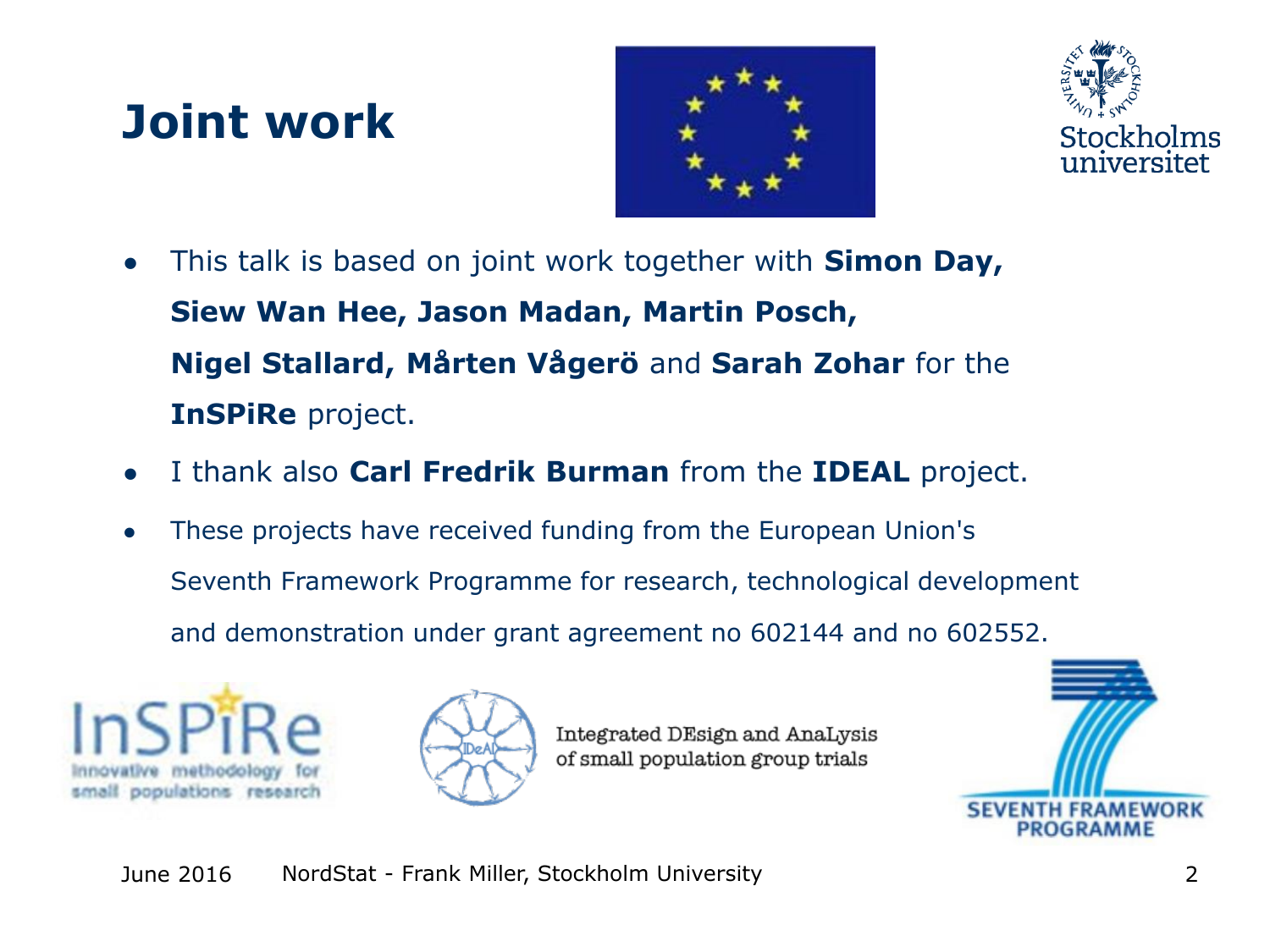## **Case study: Lyell's syndrome**



- Life-threatening syndrome
- Drug-induced severe adverse drug reaction: Patient looses top layer skin, over whole body
- Mortality rate 22% in Europe
- In well controlled environment (specialized clinic) lower mortality rate
- Rare: incidence  $2/10^6$  inhabitants in Europe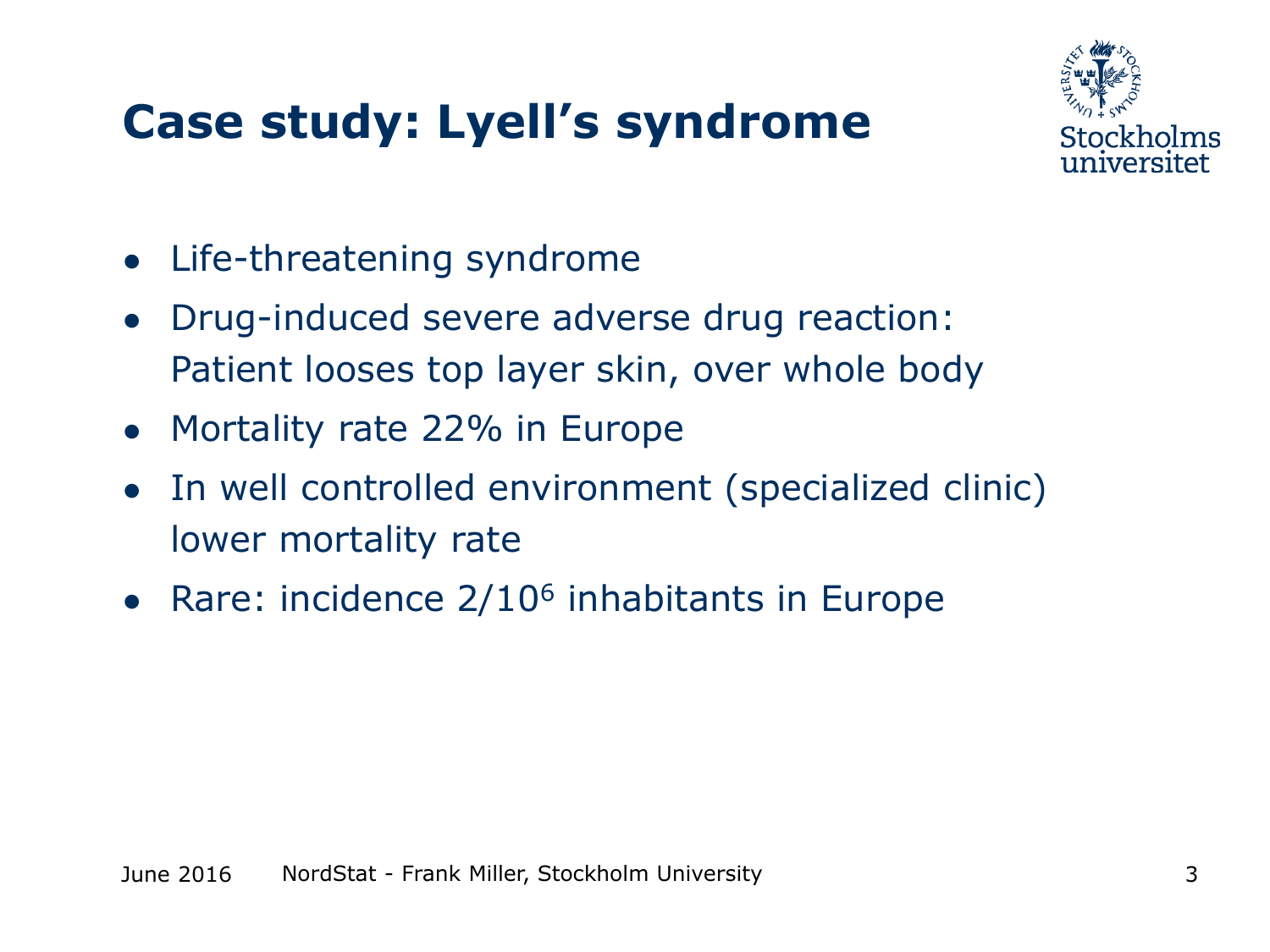## **Lyell's syndrome**



- New cellular therapy:
- **N=500** patients in EU could be reached by new therapy
- Hope that complete healing achieved after  $\sim$  2 weeks
- Primary endpoint: Is at least 90% of body surface area skin detachment completely healed at Day 10 of therapy?
- Without new cellular therapy: anticipated that positive primary endpoint for 50% of patients:  $p_0 = 0.5$
- With new therapy:  $p_1 = ?$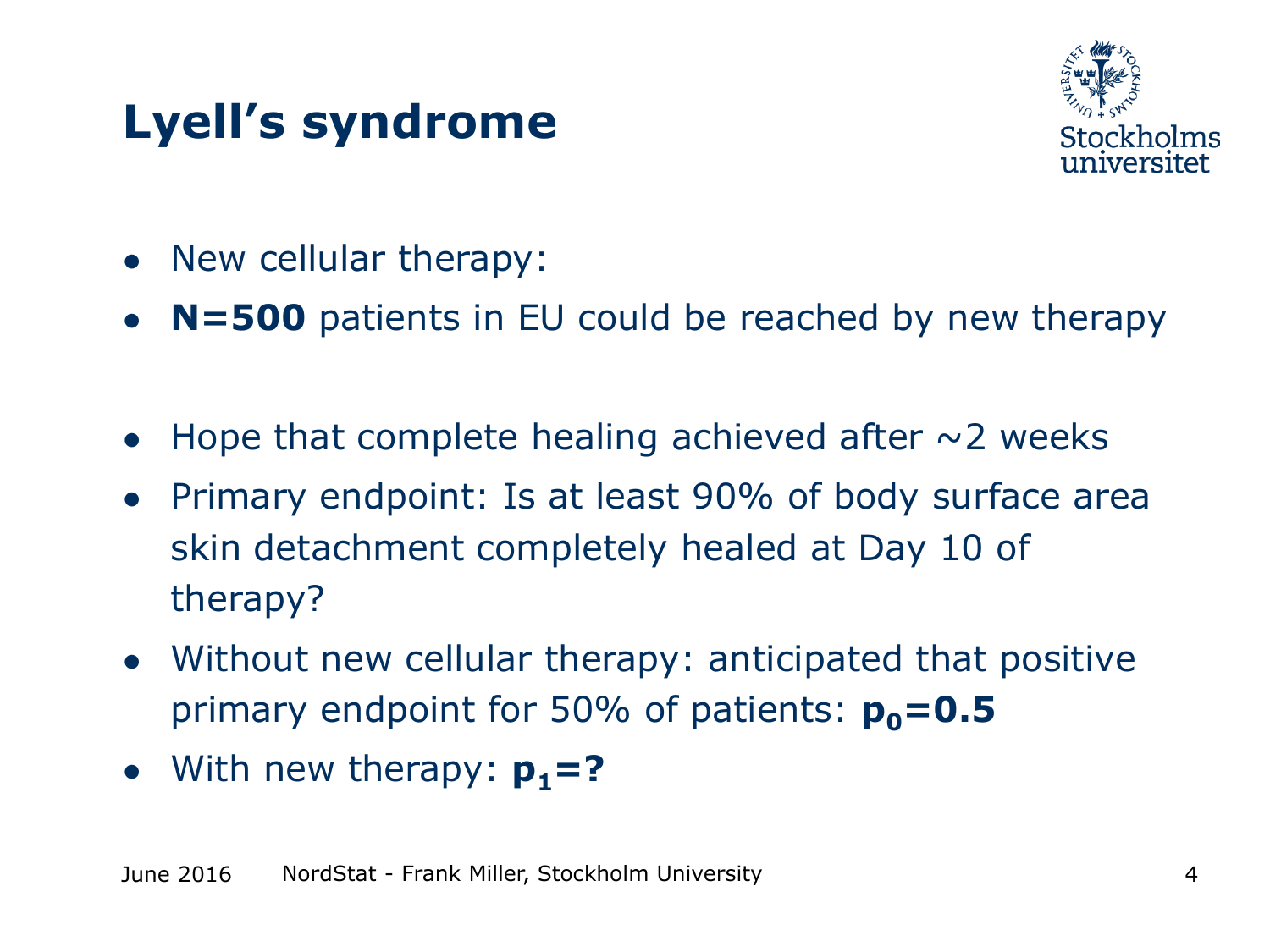## **Lyell's syndrome**



- L'Assistance Publique-Hôpitaux de Paris sponsors a **clinical study with n patients receiving new therapy** n ?
- Objective: Show that proportion of patients fulfilling primary endpoint is larger than  $p_0=0.5$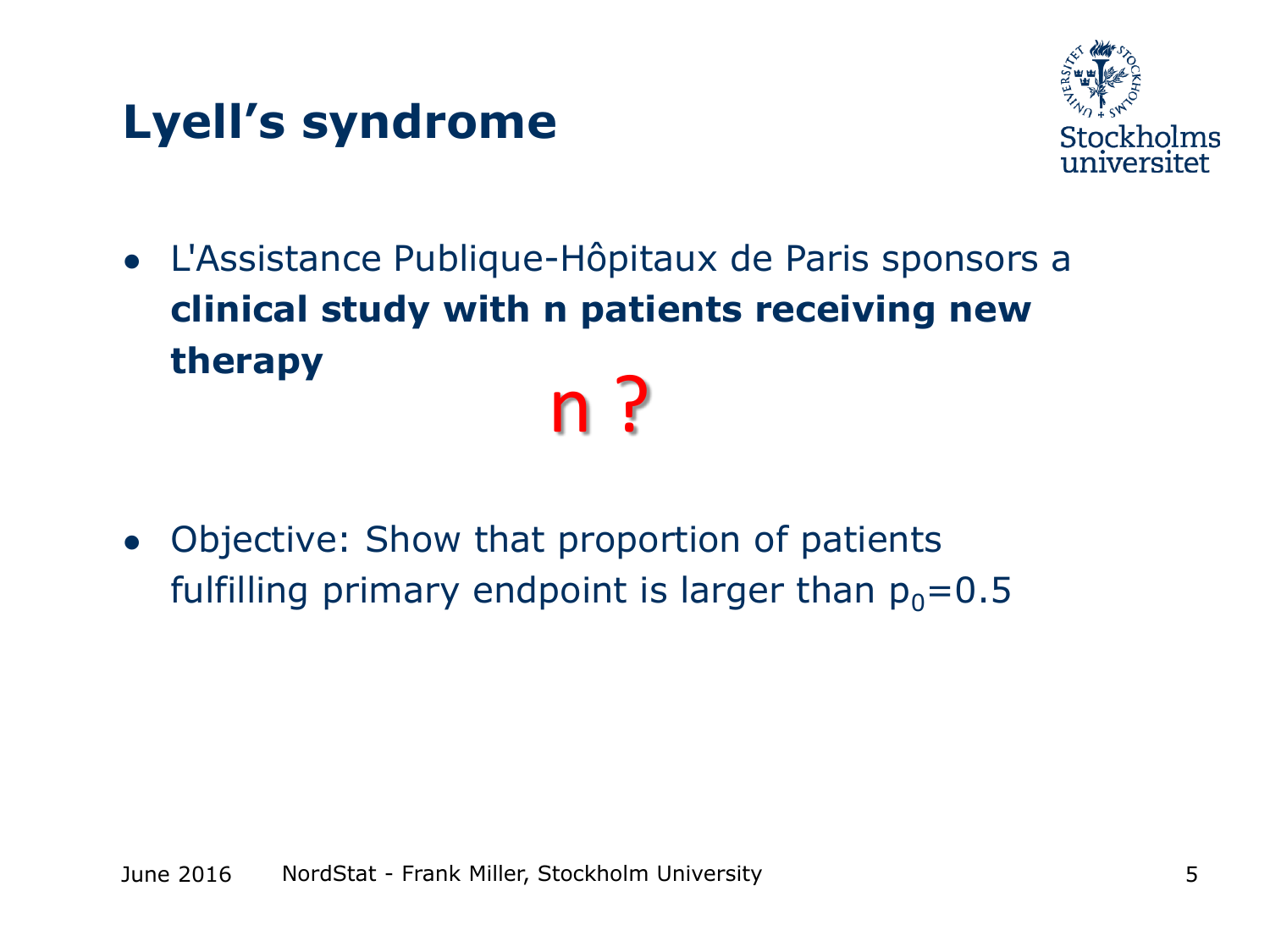#### **Computation of sample size**



● Traditional approach:

power<sub>p<sub>1</sub></sub> = 1-
$$
\Phi
$$
  $\left(z_{1-\alpha} - (p_1 - p_0) / \sqrt{\frac{p_0(1-p_0)}{n}}\right)$   $\longrightarrow$   $n = \frac{(z_{1-\alpha} + z_{1-\beta})^2 p_0(1-p_0)}{(p_1 - p_0)^2}$ 

● Assurance approach (see O'Hagan *et al.*, 2005):

• Assume 
$$
a = \int \text{power}_{p_1} \pi(dp_1) = \int 1 - \Phi\left(z_{1-\alpha} - (p_1 - p_0) / \sqrt{\frac{p_0(1-p_0)}{n}}\right) \pi(dp_1)
$$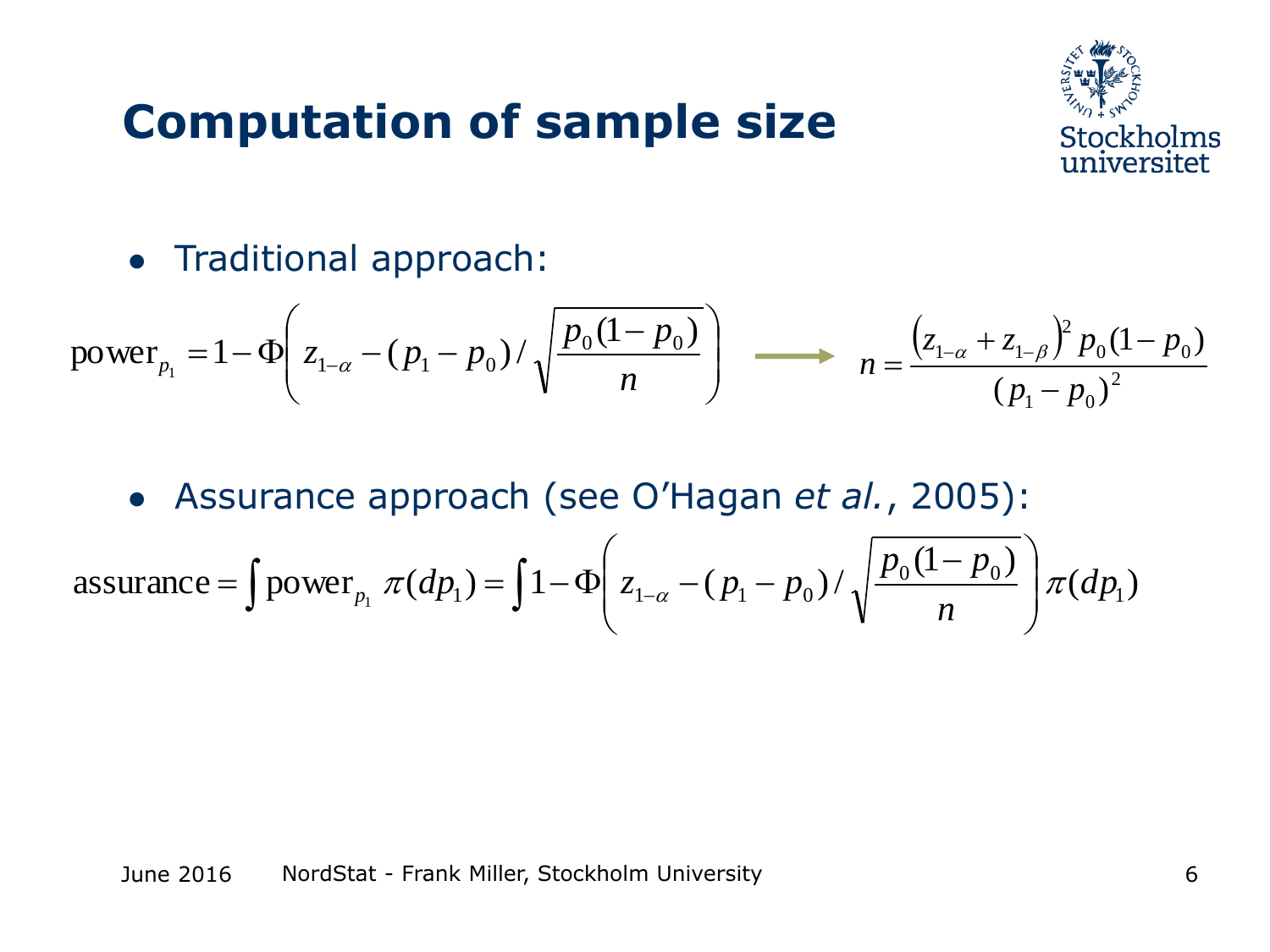## **Sample size for Lyell's syndrome**



• Sample size for traditional and assurance approach (depending on prior)

| <b>Target / assumed mean response</b><br>rate for new treatment<br>(control response rate $= 0.5$ ) | 0.55   | 0.60   | 0.65   | 0.70   | 0.75 | 0.80 | 0.85 | 0.90 |
|-----------------------------------------------------------------------------------------------------|--------|--------|--------|--------|------|------|------|------|
| <b>Traditional approach</b>                                                                         | >500   | 197    | 88     | 50     | 32   | 22   | 17   |      |
| <b>Assurance, prior weight=20</b>                                                                   | $\ast$ | >500   | 283    | 88     | 44   | 27   | 18   |      |
| <b>Assurance, prior weight=10</b>                                                                   | $\ast$ | $\ast$ | >500   | 158    | 59   | 31   | 20   | 4    |
| <b>Assurance, prior weight= 2</b>                                                                   | $\ast$ | $\ast$ | $\ast$ | $\ast$ | >500 | 79   |      |      |

Significance level alpha=0.05, power=1-beta=0.8,  $p_0$ =0.5, beta-distribution as prior for assurance \*for these cases, the assurance would be < 0.8 even for infinitively large sample size

In our case study,  $p_1$  assumed to have a Beta(a,b)-distribution: expected value =  $a/(a+b)$ , weight =  $a+b$ 

June 2016 NordStat - Frank Miller, Stockholm University 7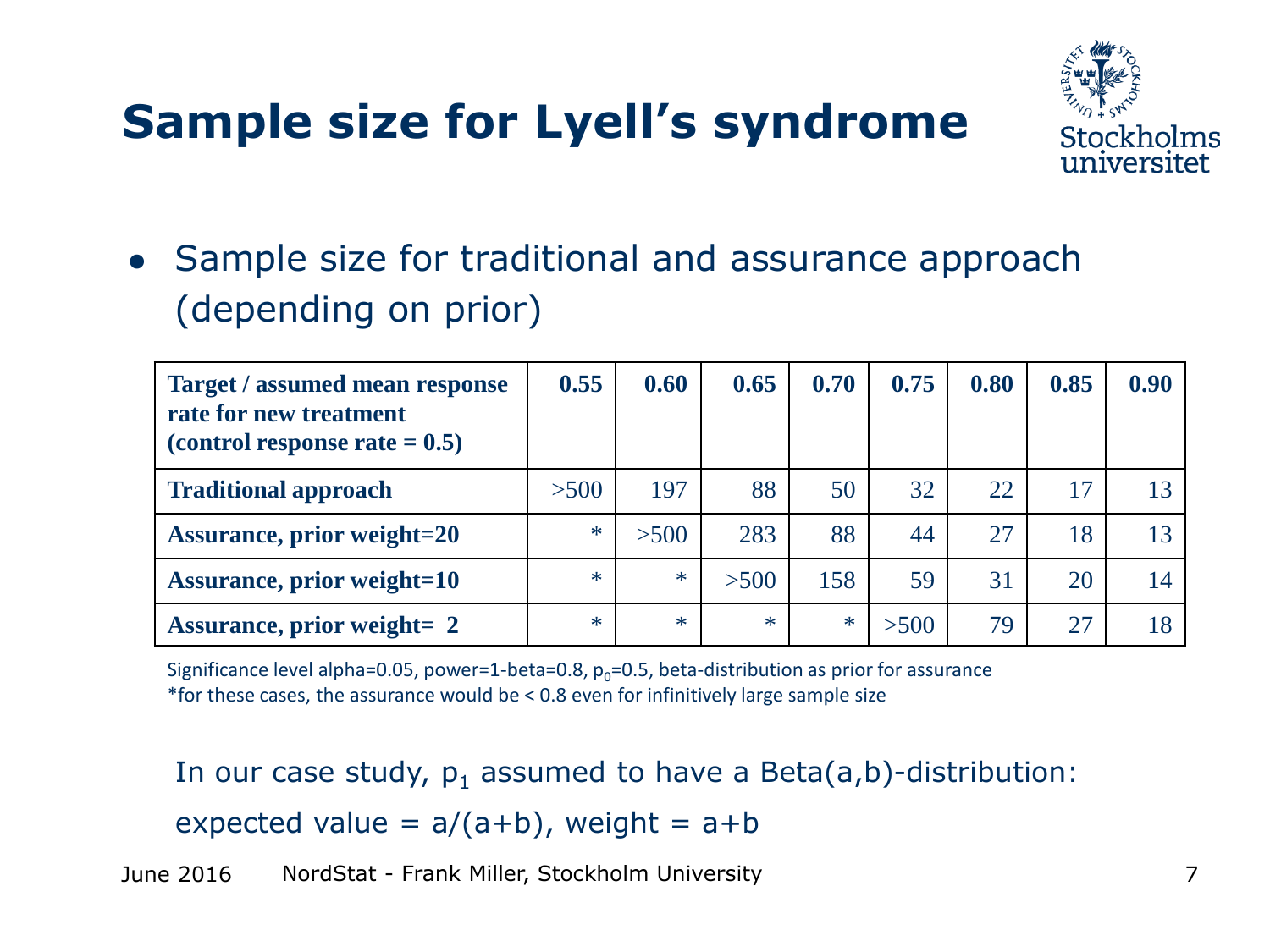## **Lyell's syndrome**



- L'Assistance Publique-Hôpitaux de Paris sponsors a **clinical study with n patients receiving new therapy** n ?
- Objective: Show that proportion of patients Objective: Show that proportion of patients  $\bigcap_{0}$   $\bigcap_{i}$   $\bigcap_{i}$  fulfilling primary endpoint is larger than  $p_0$ =0.5
- Objective:

Make good treatment **decisions** for the patients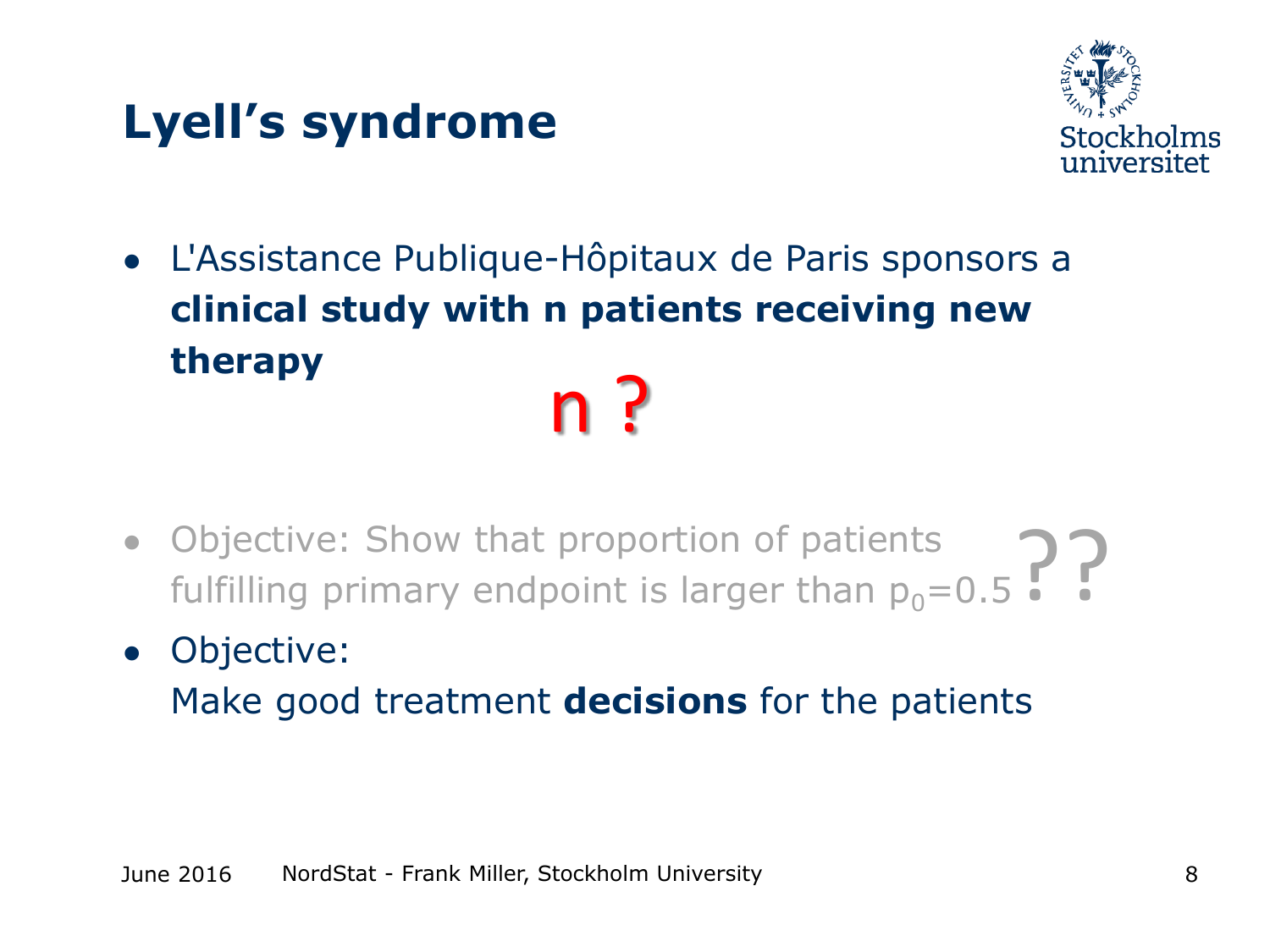## **Decisions for Lyell's syndrome**



- Decisions in the Lyell's syndrome case:
	- Sample size **n**
	- After study: Decide about **treatment for future patients**



• We have a certain utility depending on our decision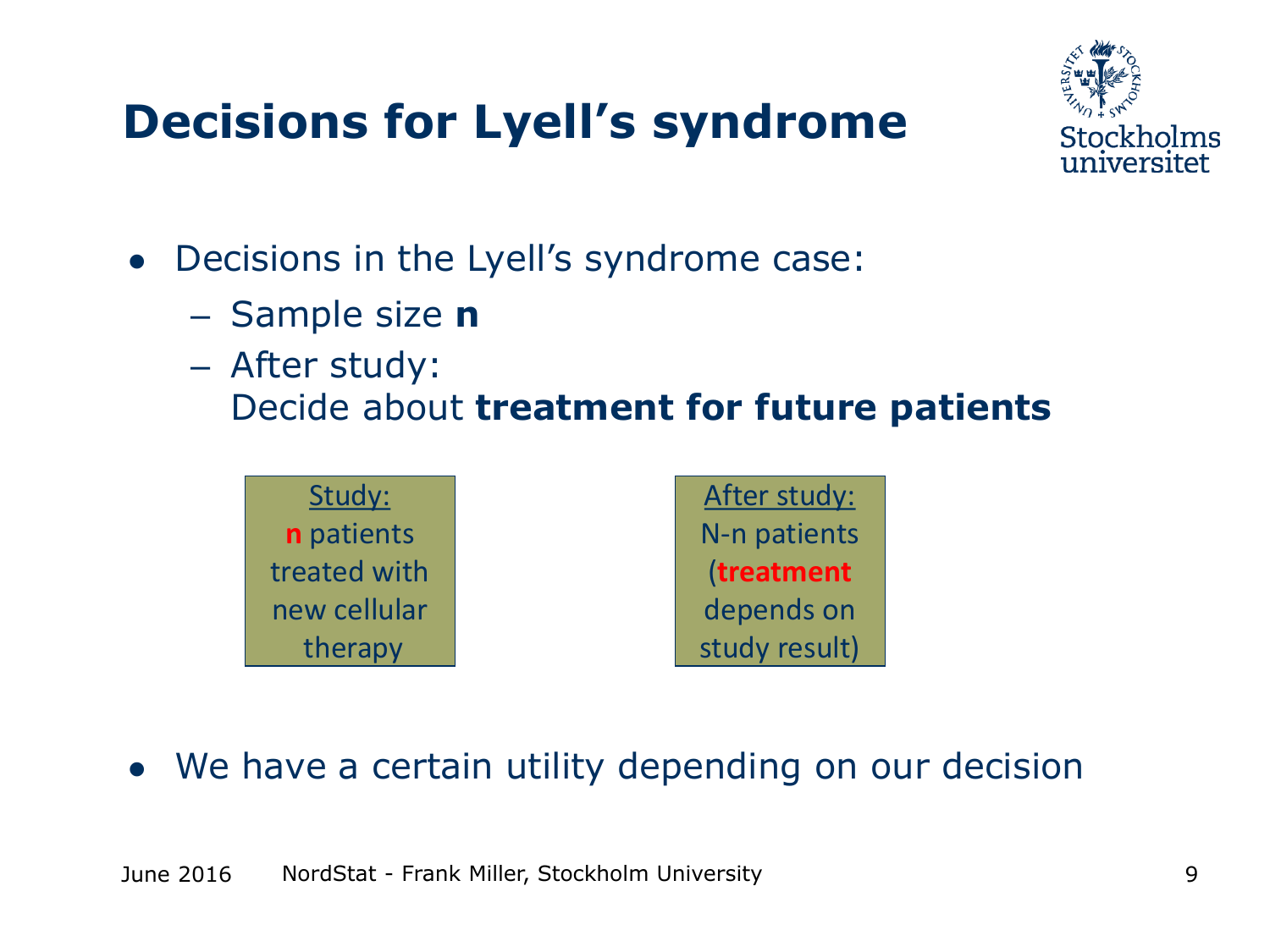## **Utility for Lyell's syndrome**



- Utility for the Lyell's syndrome case:
	- Patients treated successfully has utility which is valued as 100 000  $\epsilon$
	- Costs of a patient being in the study and for new therapy: 25 000  $\epsilon$
	- Costs of patient being treated with new therapy after study: 5 000 €
- Total utility:

 $U(n, p_1) = n (100 p_1 - 25) + (N-n) (100 p_0 - 5)$ 

if old treatment chosen after study;

 $U(n, p_1) = n (100 p_1 - 25) + (N-n) (100 p_1 - 5)$ 

if new treatment chosen after study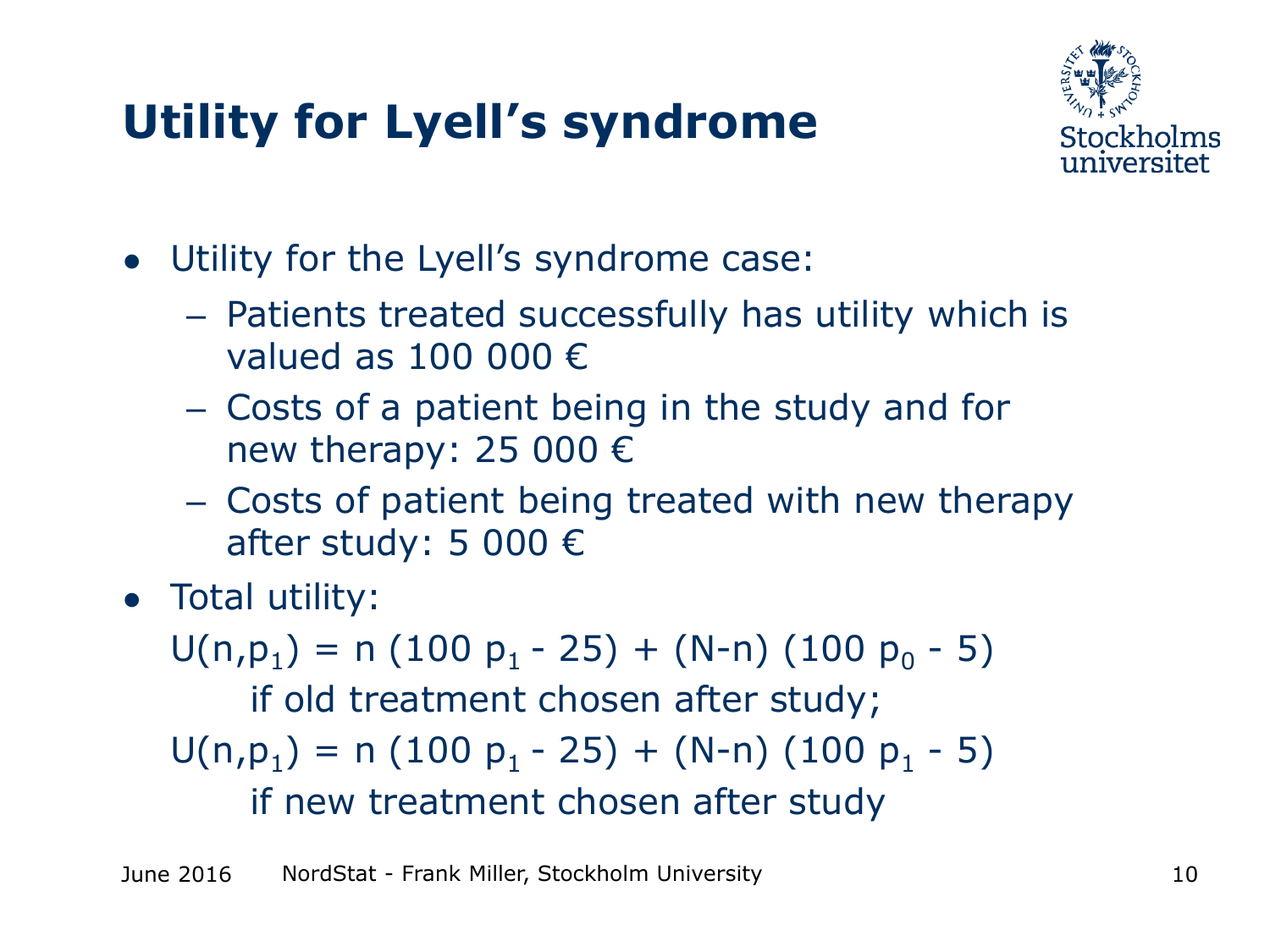### **Decision-theoretic sample size**



- Expected utility (gain):  $G(n,p_1) = EU(n,p_1)$ *(expectation over possible study outcomes)*
- Prior distribution assumed for unknown parameters (here Beta-distribution for  $p_1$ ) and expected gain  $\mathcal{G}(n)$ =EG(n,p<sub>1</sub>) can be calculated *(expectation over p<sup>1</sup> )*
- *G*(n) can be optimized over n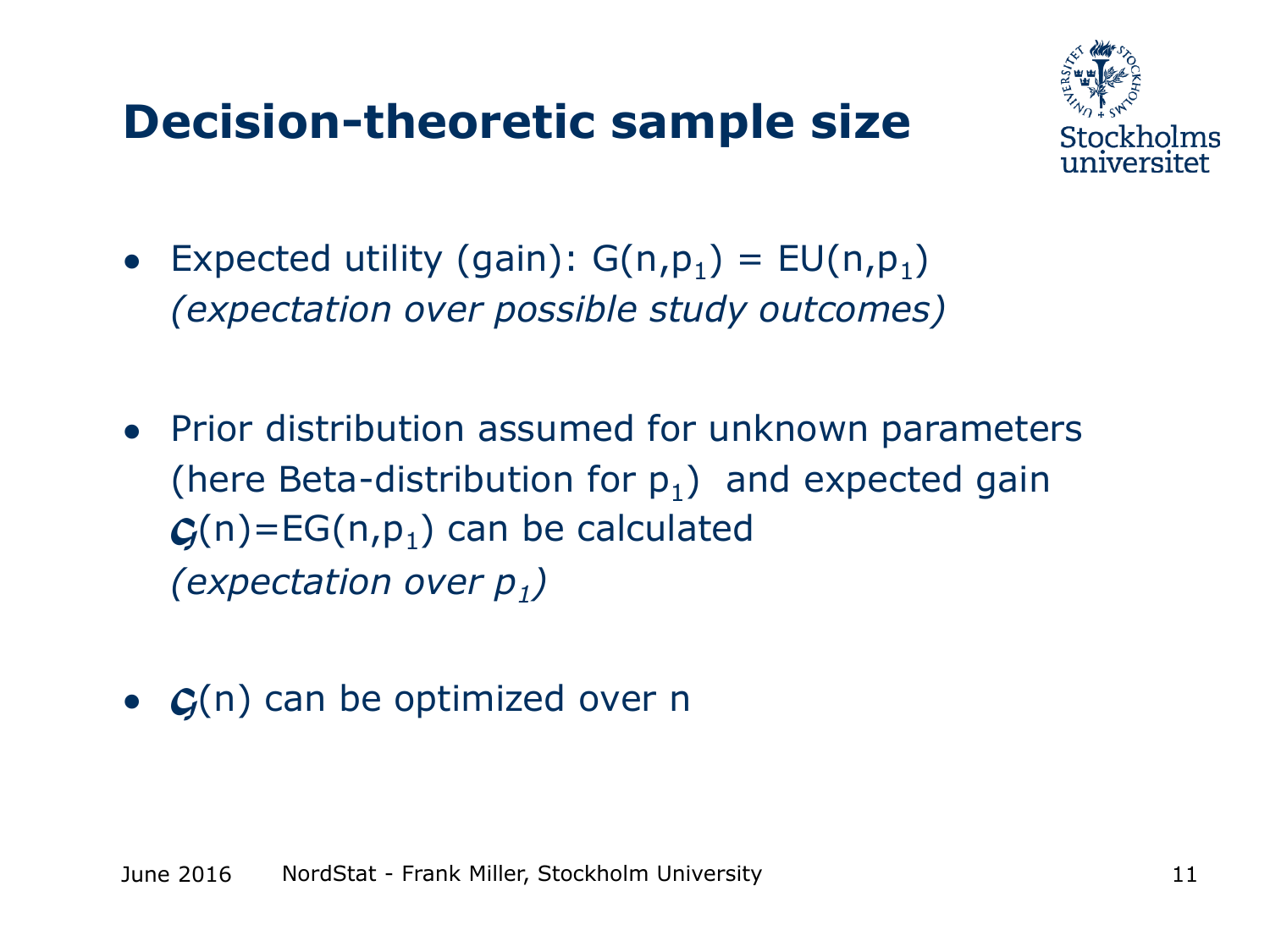# **Sample size for Lyell's syndrome**



• Optimal sample size (depending on prior)



• Chosen sample size for study:  $n=15$ 

June 2016 NordStat - Frank Miller, Stockholm University 12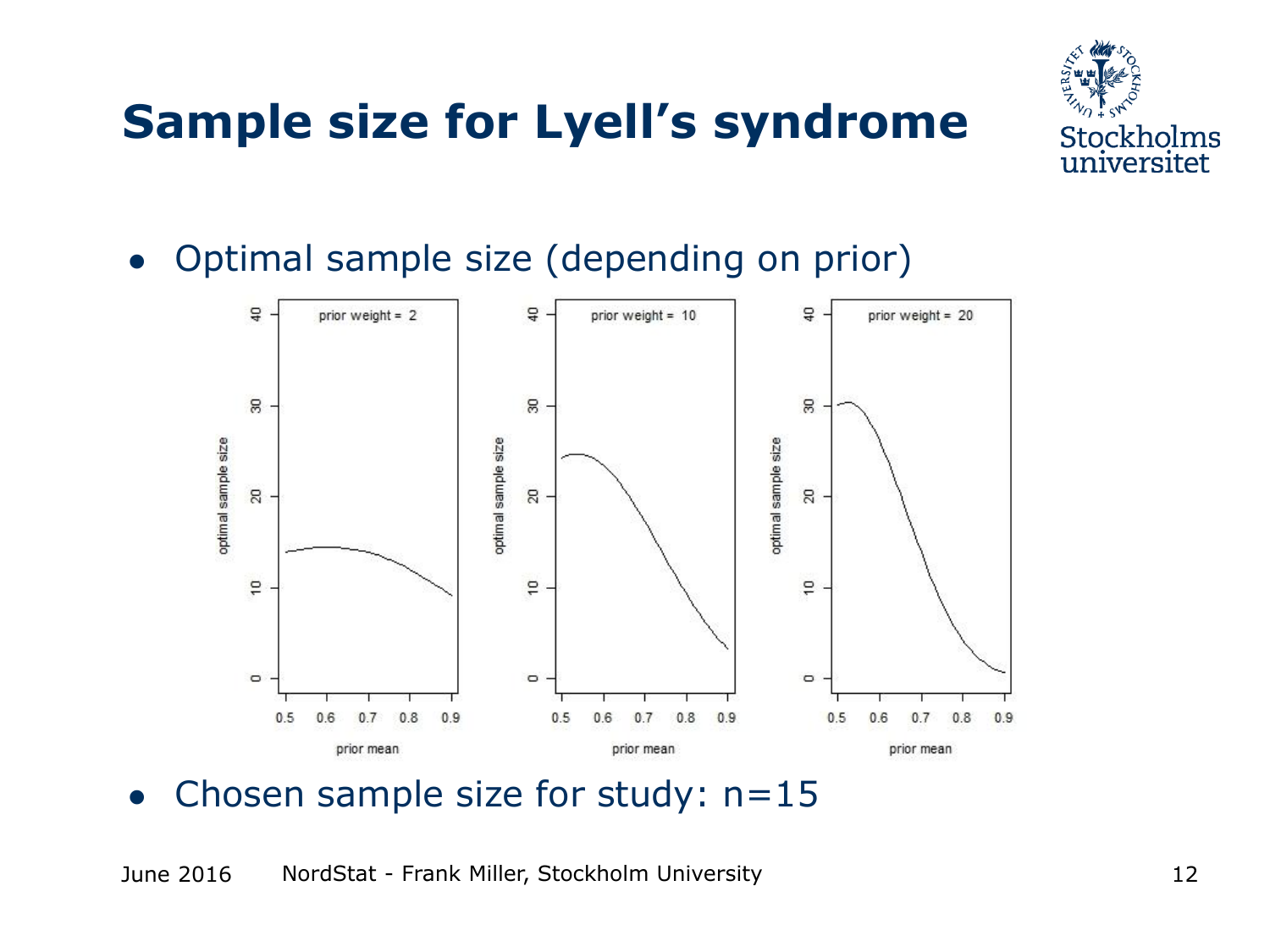#### **Theoretical results for optimal decisiontheoretic sample size**



- General context (Stallard *et al.*, 2016):
	- Clinical study: one- or two-sample case
	- Observed variable has distribution from oneparameter exponential family
	- Unknown parameter has prior distribution of conjugate form
	- Gain function in study h<sub>i</sub>, after study g<sub>i</sub> for treatment  $i=1,2$
	- Size of population: N
- The optimal sample size(s) is/are of order  $N^{1/2}$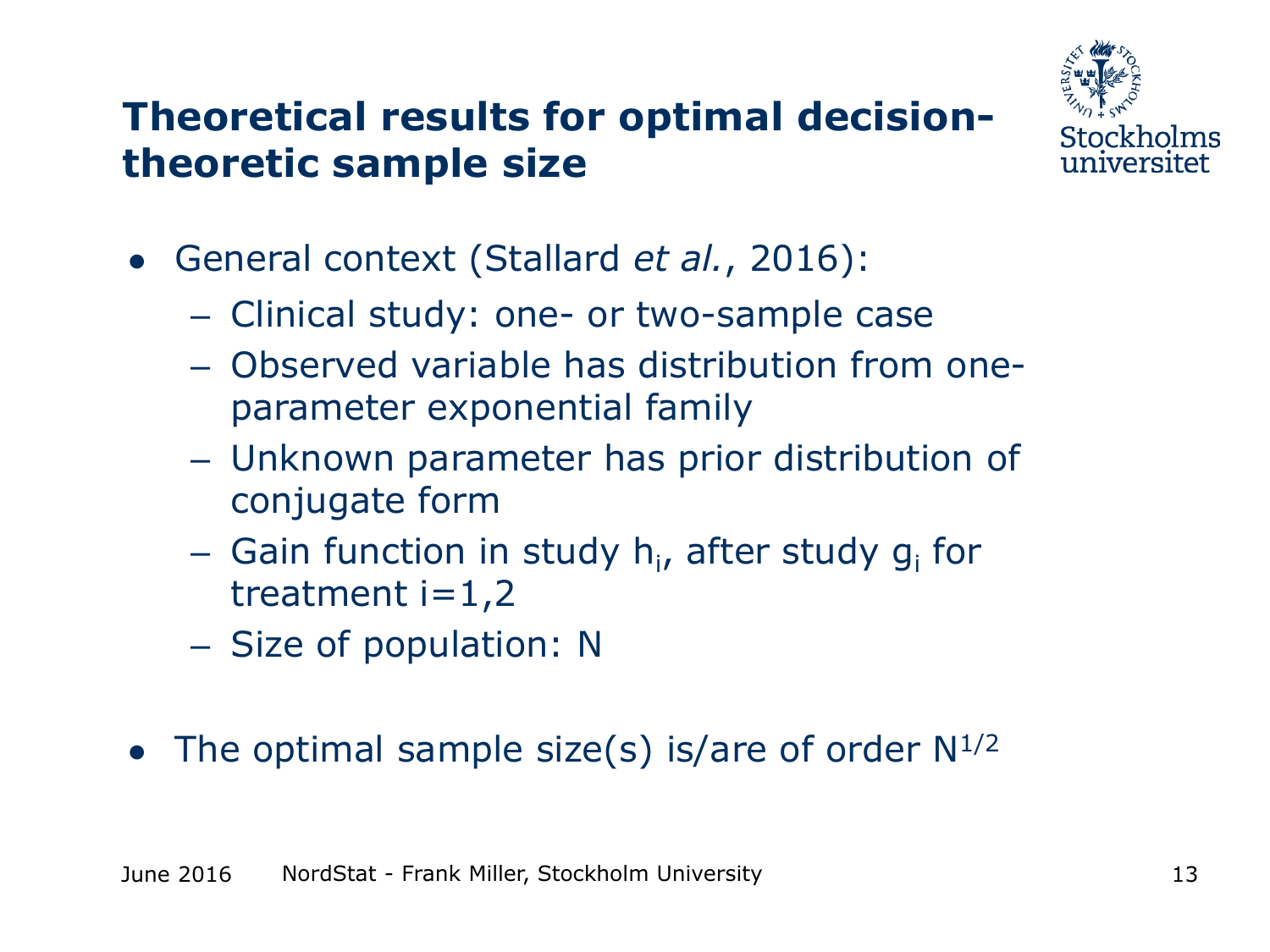#### **Theoretical results for optimal decisiontheoretic sample size**



• Approximations for optimal sample sizes in the general situation (Stallard *et al.*, 2016):

$$
n_1^* = \sqrt{N \frac{\int v_1(g_1^{-1}(g_2(\xi_2)))g_1'(g_1^{-1}(g_2(\xi_2)))\pi(g_1^{-1}(g_2(\xi_2)), \xi_2)d\xi_2}{2(E_0(\max_{i=1,2} g_i(\xi_i))-E_0(h_1(\xi_1)))}}
$$

$$
n_2^* = \sqrt{N \frac{\int v_2(g_2^{-1}(g_1(\xi_1)))g_2'(g_2^{-1}(g_1(\xi_1)))\pi(\xi_1, g_2^{-1}(g_1(\xi_1)))d\xi_1}{2(E_0(\max_{i=1,2} g_i(\xi_i)) - E_0(h_2(\xi_2)))}}
$$

#### where  $\xi$  prior mean and  $v_i$  variance.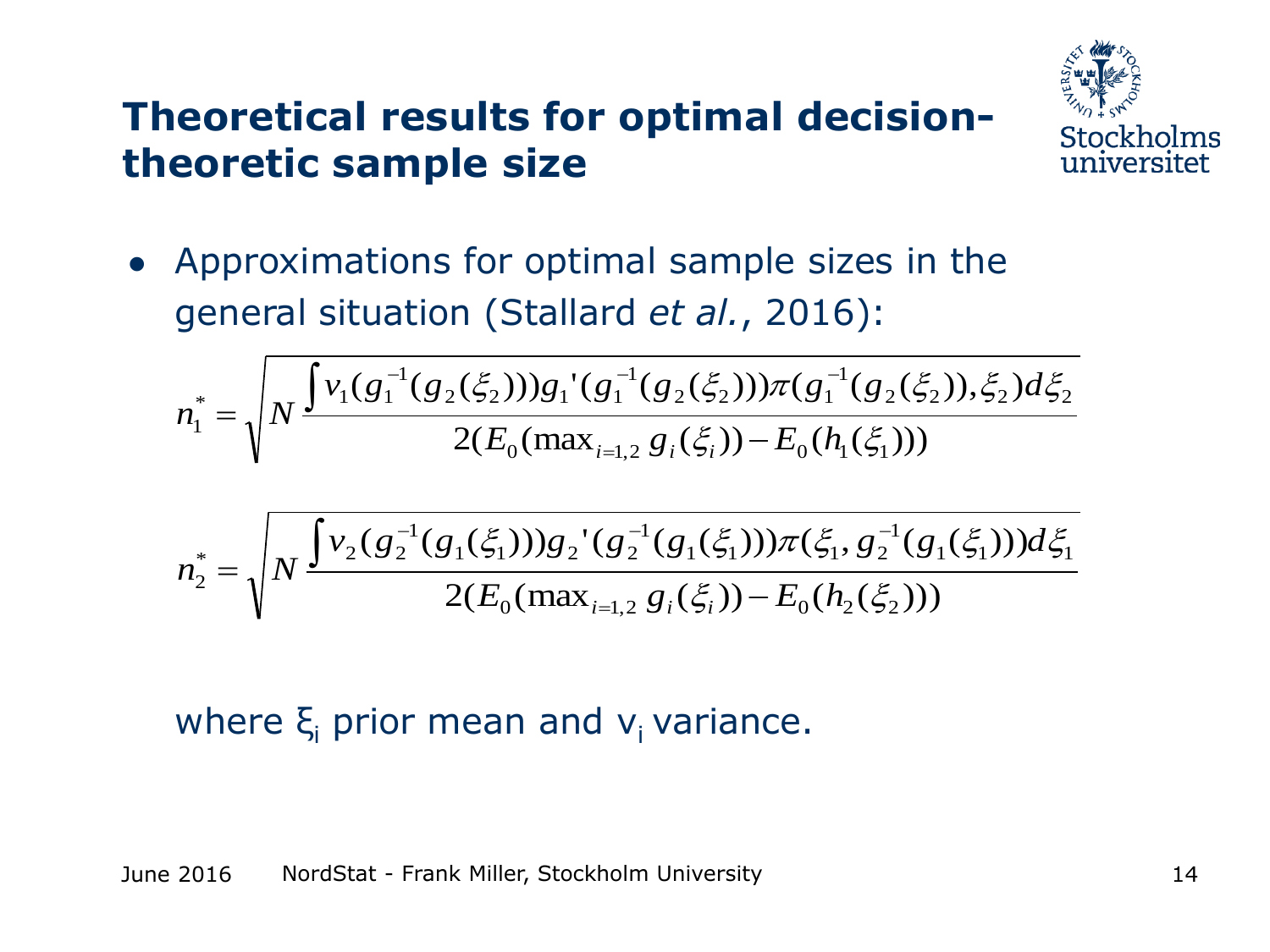### **Case study 2: Adult-Onset Still's Disease**



- Adult-Onset Still's Disease (AoSD) is a **chronic symptomatic disease** affecting around **N=1000** patients in the EU
- A randomized clinical trial comparing the treatment anakinra ( $n_1$ =n patients) with control ( $n_2$ =n patients) is planned
- Measurement of primary interest: remission (one binary variable for each patient)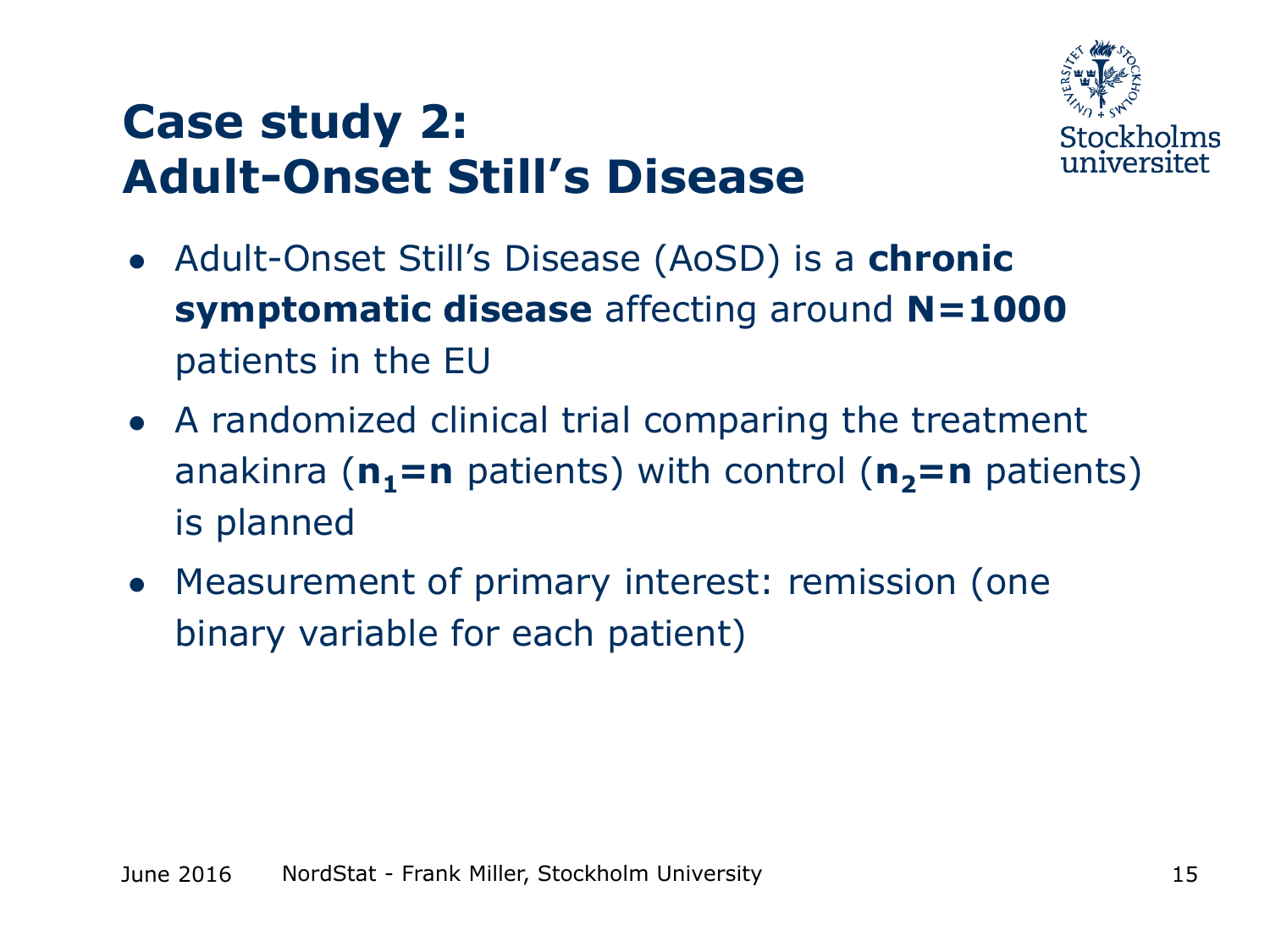#### **Adult-Onset Still's Disease: Prior information**



- Meta analysis based on observational remission data for anakinra-treated patients and controls available (Hong *et al.*, 2014):
	- **36 of 47 anakinra**-treated patients and
	- **33 of 68 controls** experienced remission



June 2016 NordStat - Frank Miller, Stockholm University 16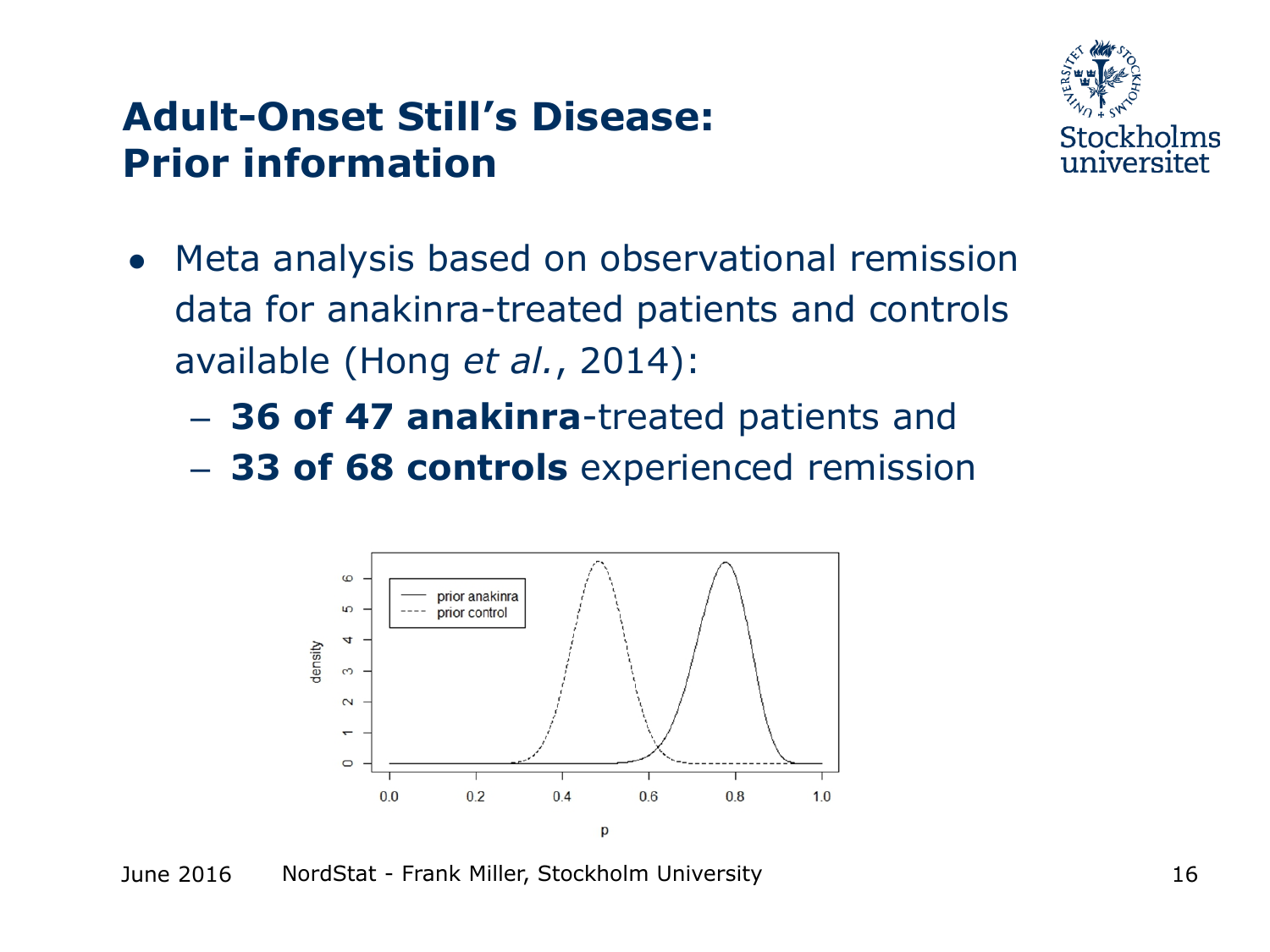#### **Adult-Onset Still's Disease: Utility and gain**



● For a chronic treatment, **duration of treatment in study** and **time of introduction of poststudy treatment recommendation** is relevant

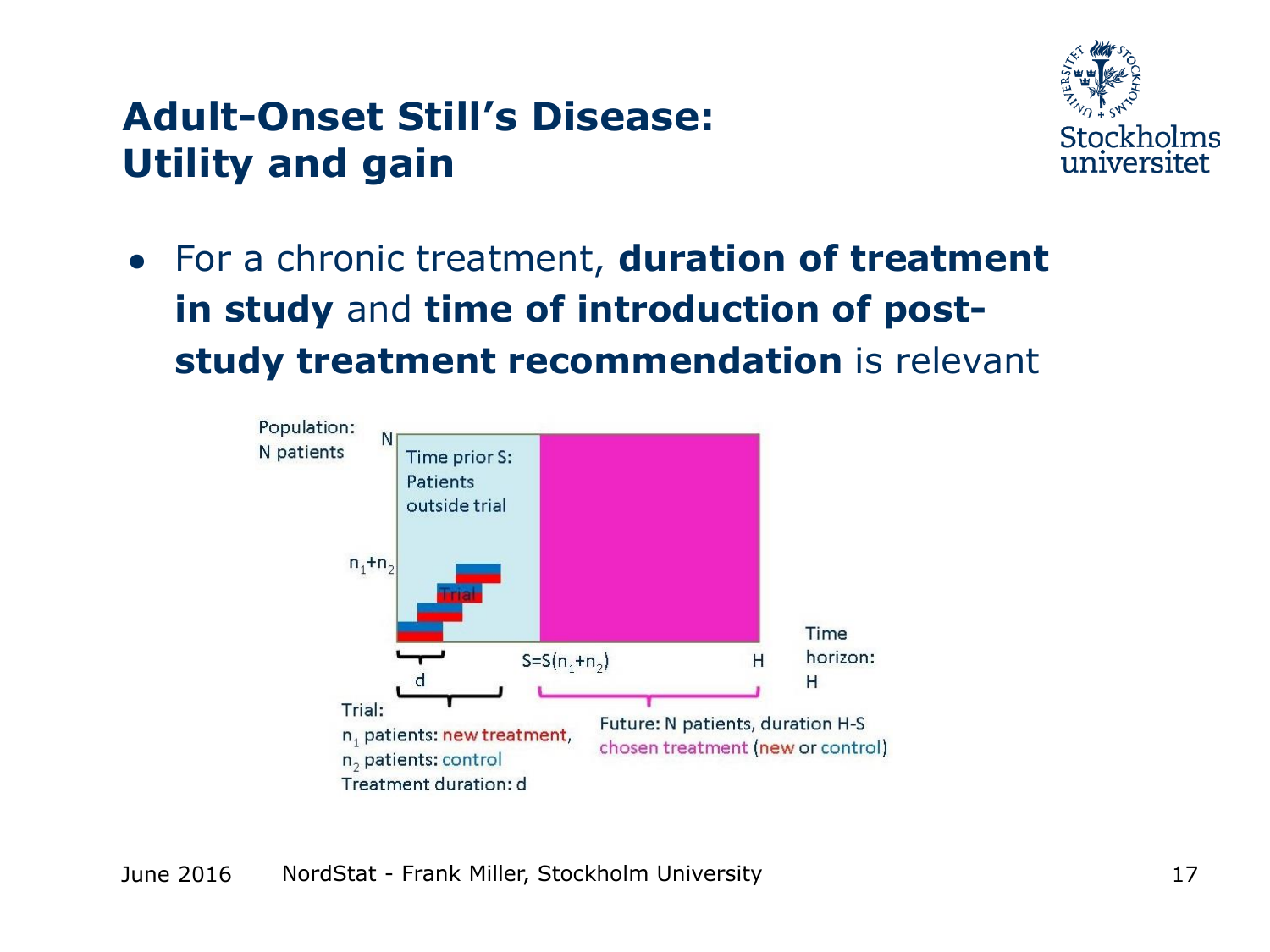#### **Adult-Onset Still's Disease: Sample sizes**



- Traditional approach: n=46
- Assurance approach: n=56 (where alpha= $0.05$ , 1-beta= $0.8$ )
- Decision-theoretic approach:  $n=0$  (!)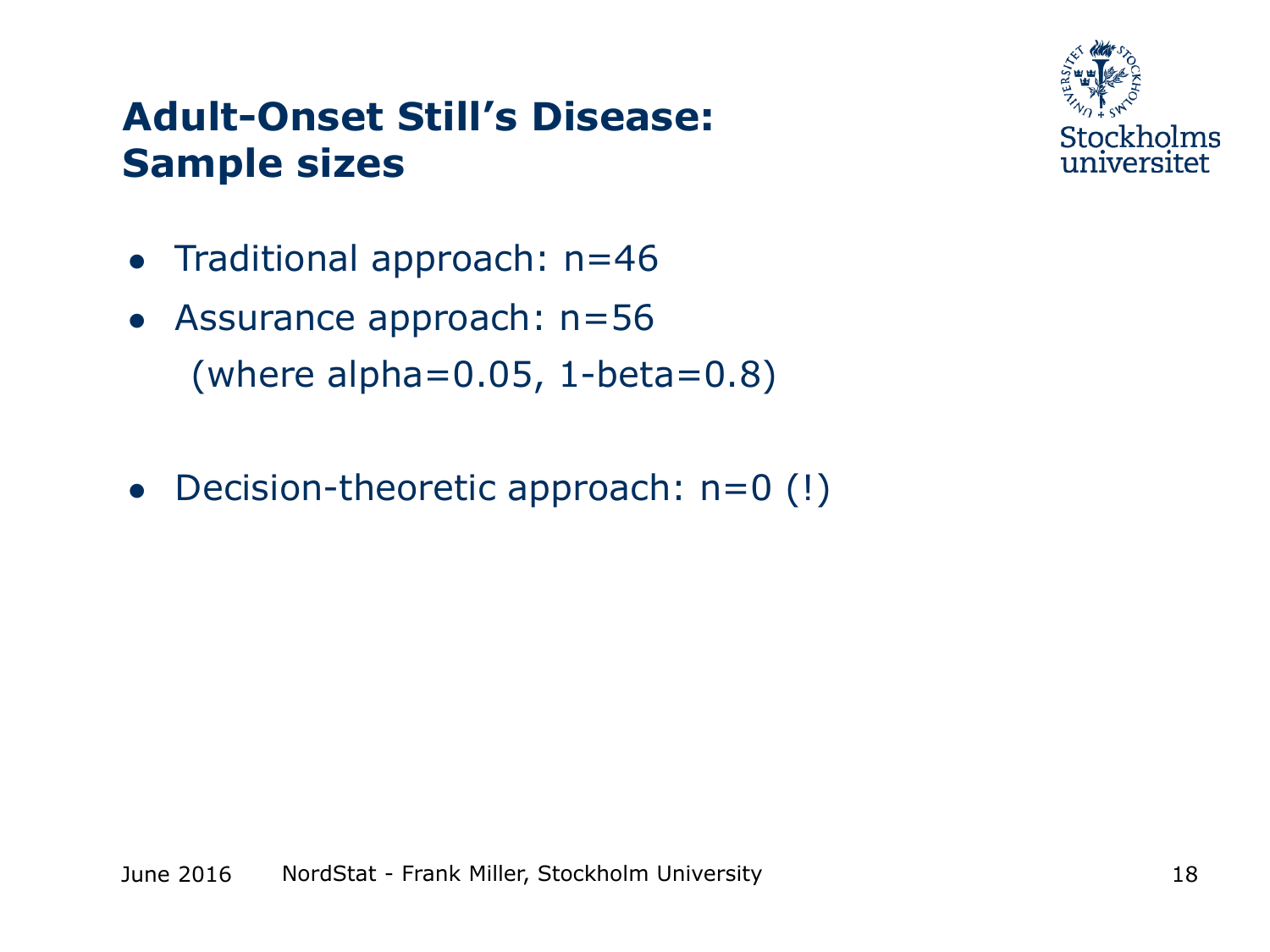#### **Discussion**



- Sample size justified by decision-theoretic arguments can be considerably different from traditional sample size
- Reasonable that decision-theoretic sample size n depends on population size N
- Hee *et al.* (2016) review decision-theoretic designs and distinguish "simple" and "more realistic" utility